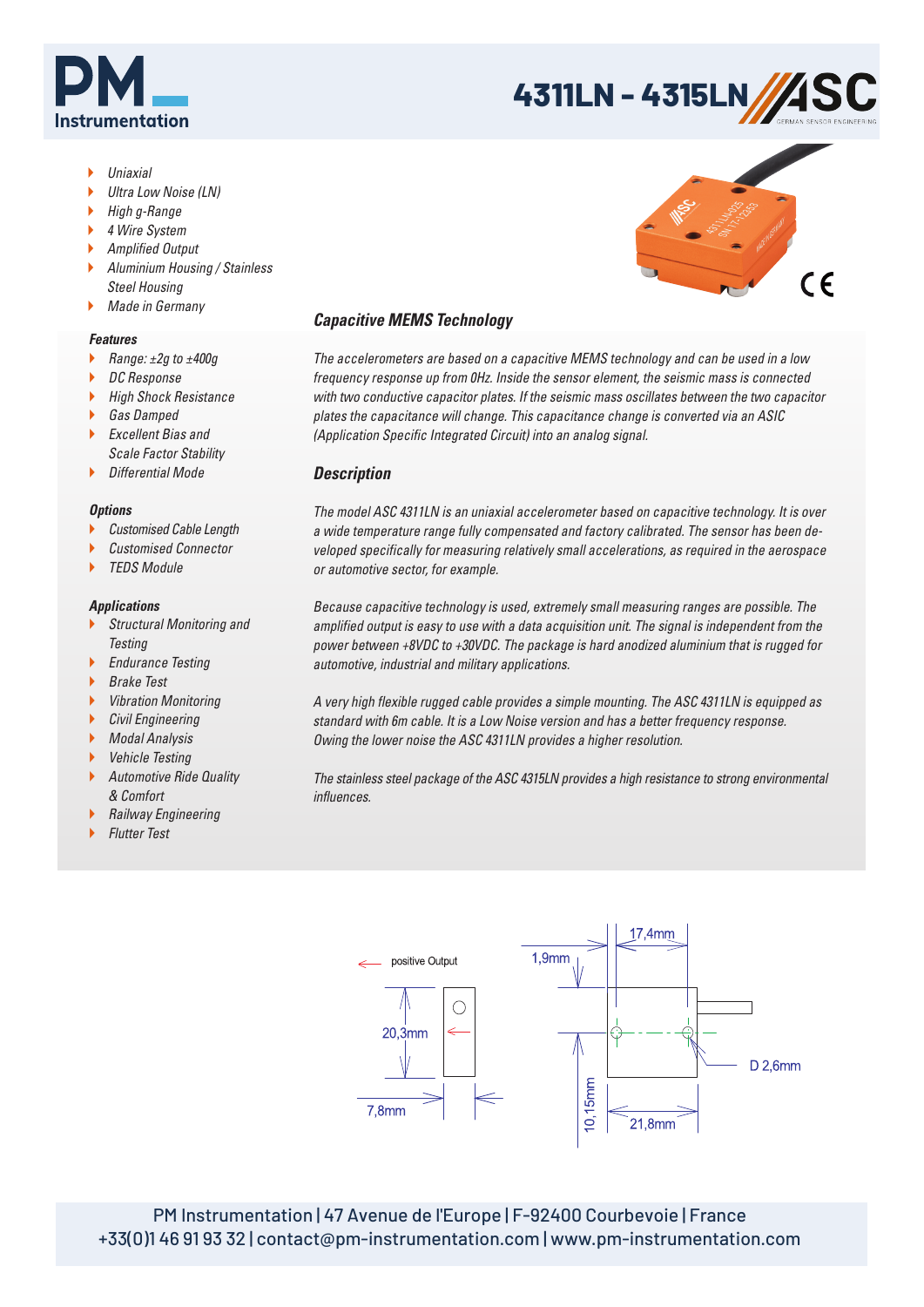

## *Typical Specifications*

| <b>DYNAMIC</b>              |                                                          |                                       |      |      |                     |      |      |      |                 |
|-----------------------------|----------------------------------------------------------|---------------------------------------|------|------|---------------------|------|------|------|-----------------|
|                             | Range $(\pm g)$                                          |                                       |      |      |                     |      |      |      |                 |
|                             |                                                          | $\overline{2}$                        | 5    | 10   | 25                  | 50   | 100  | 200  | 400             |
| Sensitivity                 | mV/g                                                     | 2000                                  | 800  | 400  | 160                 | 80   | 40   | 20   | 10 <sup>°</sup> |
| Frequency response: ±5%     | Hz                                                       | 100                                   | 100  | 300  | 500                 | 650  | 650  | 1000 | 1000            |
| Amplitude non-linearity     | %FS0                                                     |                                       |      |      | <1                  |      |      |      |                 |
| Transverse sensitivity      | $\frac{0}{0}$                                            |                                       |      |      | 3                   |      |      |      |                 |
| <b>Shock limit</b>          | ±9                                                       | 2000                                  | 2000 | 4000 | 4000                | 4000 | 4000 | 4000 | 4000            |
| Recovery time               | ms                                                       |                                       |      |      | $\leq$ 1            |      |      |      |                 |
| <b>ELECTRICAL</b>           |                                                          |                                       |      |      |                     |      |      |      |                 |
| <b>Excitation voltage</b>   | V DC                                                     | $8 - 30$                              |      |      |                     |      |      |      |                 |
| Supply current              | mA                                                       |                                       |      |      | 10                  |      |      |      |                 |
| Zero acceleration output    | $\pm mV$                                                 | 150                                   | 150  | 80   | 80                  | 80   | 80   | 80   | 80              |
| Output Impedance            | Ω                                                        |                                       |      |      | 100                 |      |      |      |                 |
| Isolation                   |                                                          | Case Isolated                         |      |      |                     |      |      |      |                 |
| Spectral noise              | $\mu$ g/ $\sqrt{Hz}$                                     | $\overline{7}$                        | 12   | 18   | 25                  | 50   | 100  | 200  | 400             |
| Residual / Broadband noise  |                                                          |                                       |      |      |                     |      |      |      |                 |
| (±5% frequency range)       | μV                                                       | 100                                   | 60   | 70   | $90\,$              | 100  | 100  | 125  | 125             |
| <b>ENVIRONMENTAL</b>        |                                                          |                                       |      |      |                     |      |      |      |                 |
| Thermal sensitivity shift   | $\%$ /°C                                                 | 0.015                                 |      |      |                     |      |      |      |                 |
| Thermal zero shift          | mg/C                                                     | 0.15                                  | 0.4  | 0.75 | $\overline{2}$      | 4    | 7.5  | 15   | 30              |
| Operating temperature range | $\overline{C}$                                           | -40 $^{\circ}$ C to +100 $^{\circ}$ C |      |      |                     |      |      |      |                 |
| Storage temperature range   | °C                                                       | $-55^{\circ}$ C to $+125^{\circ}$ C   |      |      |                     |      |      |      |                 |
| Humidity/Sealing            |                                                          | Epoxy sealed                          |      |      |                     |      |      |      |                 |
| <b>PHYSICAL</b>             |                                                          |                                       |      |      |                     |      |      |      |                 |
| Sensing element             | <b>MEMS Capacitive</b>                                   |                                       |      |      |                     |      |      |      |                 |
| Case material               | Aluminium/Stainless Steel                                |                                       |      |      |                     |      |      |      |                 |
| Connector (at cable end)    |                                                          |                                       |      |      | <b>Optional</b>     |      |      |      |                 |
| Mounting                    | Adhesive / screw holes                                   |                                       |      |      |                     |      |      |      |                 |
| Weight (without cable)      | ASC 4311LN: 7 gram<br>gram                               |                                       |      |      |                     |      |      |      |                 |
|                             |                                                          |                                       |      |      | ASC 4315LN: 19 gram |      |      |      |                 |
| Cable                       | 12 gram/meter; AWG 30, Polyurethane (PUR); Diameter: 3mm |                                       |      |      |                     |      |      |      |                 |

PM Instrumentation | 47 Avenue de l'Europe | F-92400 Courbevoie | France +33(0)1 46 91 93 32 | contact@pm-instrumentation.com | www.pm-instrumentation.com